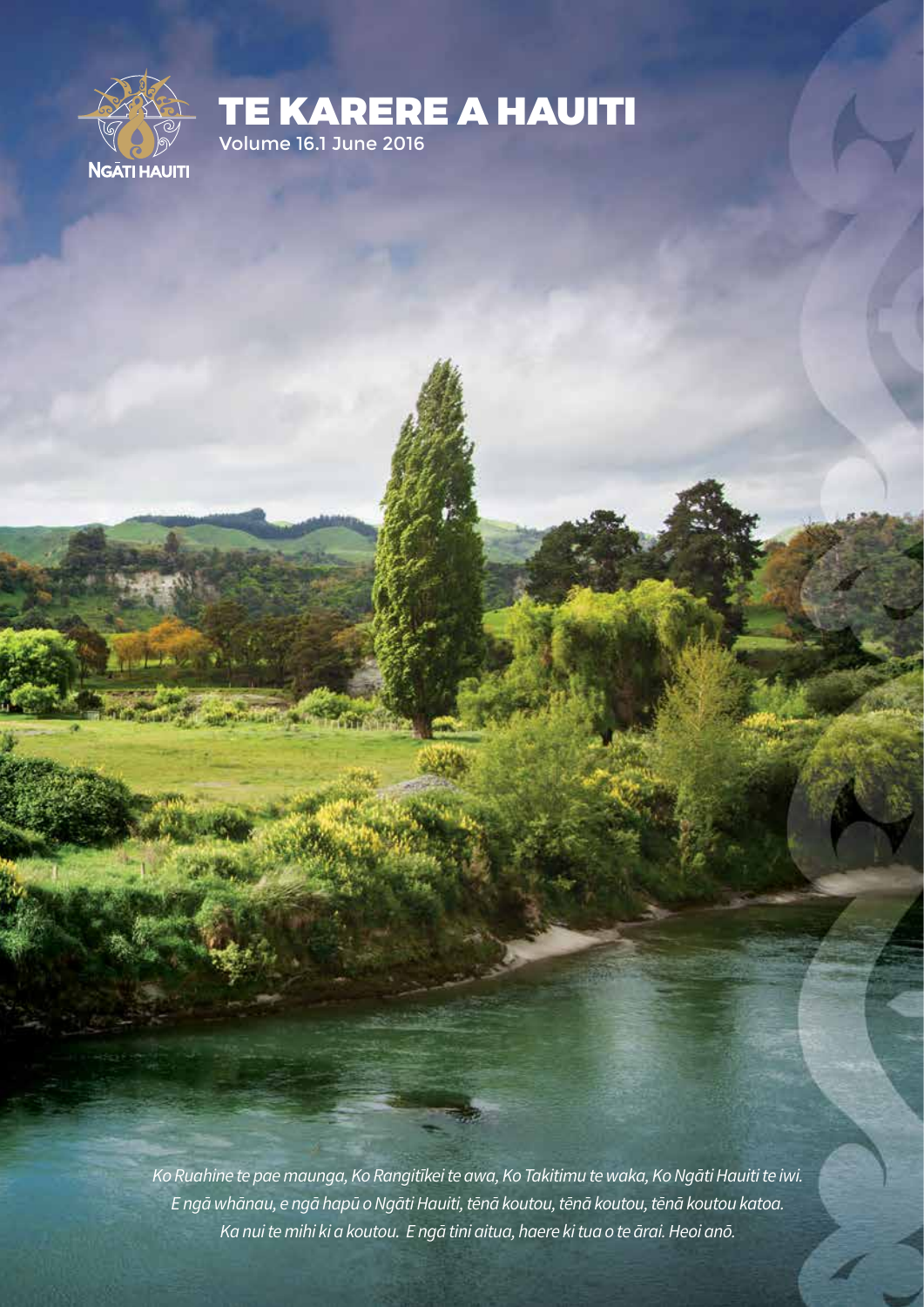

### **Te Rūnanga o Ngāti Hauiti** (TRoNH)

Convenor's Report: Neville Lomax

It has been another busy six months since our last issue, and everyone involved in the development of Ngāti Hauiti, has performed extremely well to meet the needs of the people, to whom we provide our services.

We continue to receive lots of positive feedback about the new Te Karere a Hauiti Newsletter format, and this is most pleasing after so much negativity that followed the distribution of a number of our newsletters in the past. I must give a big thank you to our Communications Officer, who continued to do a great job of chasing up all of our contributors, so that we have been able to meet our production and distribution deadlines. Many thanks, to all contributors and also to the team at Whakauae Research Services who continued to provide help and financial assistance in its production.

An excellent dinner gathering of whānau was held at the Cosmopolitan Club, Palmerston North, at the end of November 2015, and just prior to the issue of our last newsletter in December. Whānau enjoyed an evening of whanaungatanga, which included a quiz competition between teams, made up from everyone in attendance, with questions being asked about articles that had been included in the previous issue of "Te Karere". Read through all the articles in Te Karere and you too could be a winner of our Dinner Quiz in the future.

The first 2016 Whānau Dinner, arranged for the Fisherman's Table, at Paekakariki, was cancelled due to lack of support from whānau. We need to do better than this people, if we want these important whakawhanaungatanga events to continue. Our staff go to a lot of trouble and expense to arrange these events and unless we give our support, we cannot expect such events to be arranged for us in the future.

Our General Manager has continued in his efforts to access shortterm funding for management and administration development and has been successful in these endeavours. He has obtained additional funding, which will enable his job to be raised to a fulltime position, and to enable training to be provided for all staff. The full-time availability of our General Manager will be of great value to our organisation.

I was privileged to represent Ngāti Hauiti at the Iwi Chairs Forum (ICF) at Waitangi and Rotorua during early February and May this year. Ngareta attended the Waitangi hui and Amohia and Richard attended both. Amohia attended as a member of the Whānau Ora Iwi Leaders Group and also as my support, while Richard attended as Chairman of Te Rūnanga o Ngāti Whitikaupeka.

A wide range of national issues were discussed and decisions made on matters that are of great importance to the future of all Māori people. The TTPA, Whānau Ora and Te Ture Whenua Māori Bill were just three of a number of important topics that were covered during these hui. We attend as part of Te Ranga Tupua, a regional collective of iwi, including; Ngāti Tamakōpiri, Ngāti Whitikaupeka, Ngāi Te Ohuake, Ngāti Hauiti, Ngāti Apa-Wairiki, Whanganui, Ngā Rauru ki Tahi and Ngāti Rangi, to provide support for each other in matters that affect our wider region.

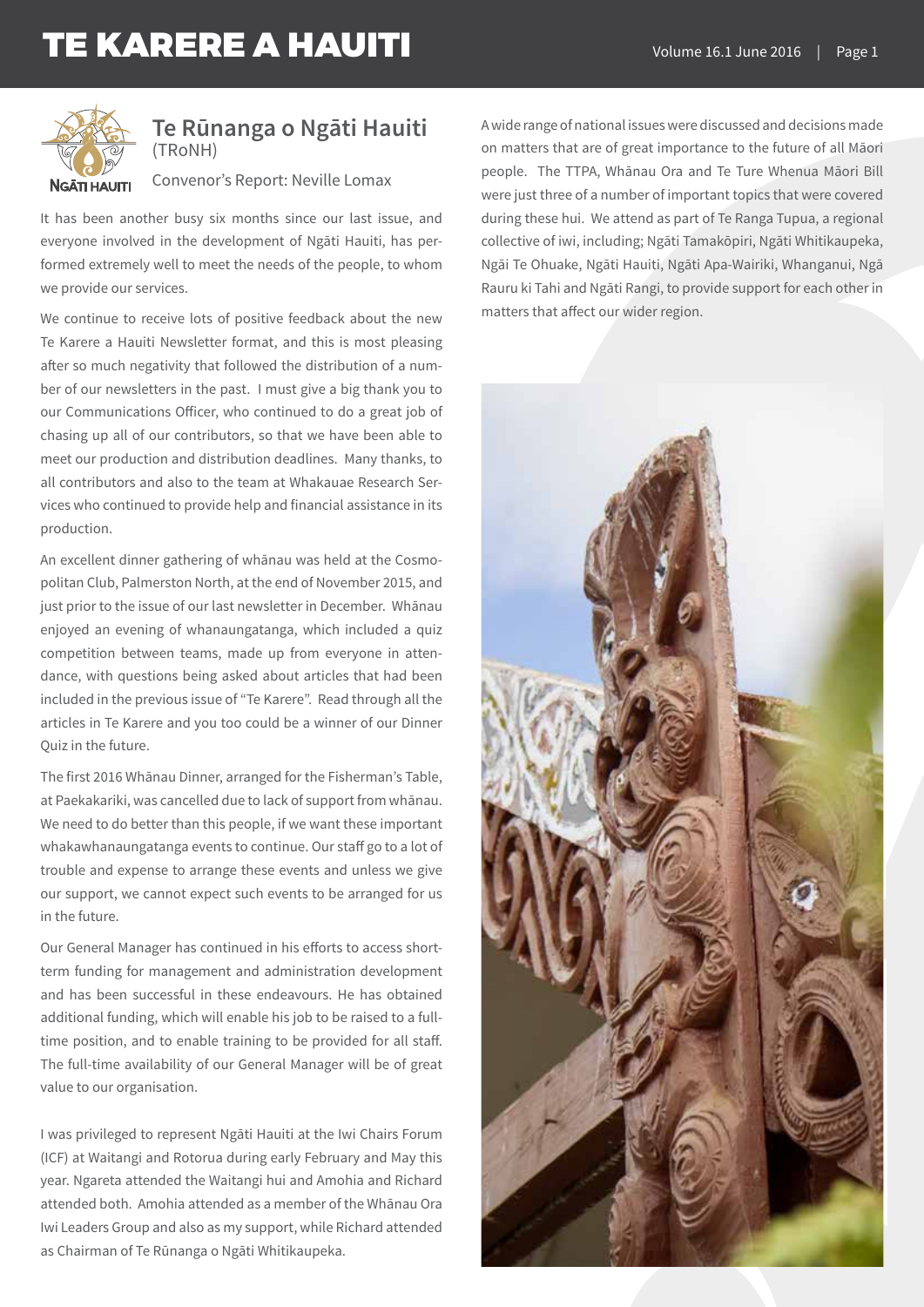

## **Ngāti Hauiti History**

(Neville Lomax)

## **Did you know?**

In Volume 15.2 December 2015 issue, I wrote about the arrival of Te Aitanga a Rongomaitara into the Mōkai Pātea district together with Te Hika a Kahukare and the inter-marriages that took place between them and the local Whatumamoa people.

In this instalment, I will include details of what is known about our ancestors of Ngāti Whatumamoa and how we of Ngāti Hauiti whakapapa to them, as follows:

*"The origins of Orotu and his son Whatumamoa, who had settled in the Ahuriri-Heretaunga district, have been presented previously in this series. The descendents of Whatumamoa feature strongly in Mōkai Pātea history and in their connections with the descendents of Tamatea Pōkai Whenua. In contrast with Ngāti Tamakōpiri [and Ngāti Whitikaupeka], however, there are only a very few snippets of information on Ngāti Whatumamoa's earliest presence in Mōkai Pātea. Despite this, whakapapa recording marriages of Whatumamoa descendents and the land claims made from these people, clearly shows that Ngāti Whatumamoa were associated with Mōkai Pātea at an early time and they were there when Tamatea Pōkai Whenua descendents later arrived in the district.*

*Whatumamoa's domain extended from Heretaunga to Pātea and included land which later came to be included within the Owhaoko and Mangaohane blocks. The basis Whatumamoa landholding was said to be ancestral. Some evidence suggests that Whatumamoa may have gained these rights through a connection shared with Ngāti Hotu. Although there is no specific identification on where Whatumamoa whakapapa connects with Ngāti Hotu, there are some who believe that just as Ngāti Hotu were descendents from Haa, so too was Whatumamoa."***<sup>1</sup>**Hence Paramena Te Naonao was recorded as noting of Whatumamoa *"...he belonged to the N[gāti] Hotu side."* **<sup>2</sup>**

Despite this link, there is no specific record of Whatumamoa's direct occupation of land within Mōkai Pātea. On the other hand, the Ngāti Tamakōpiri tradition of their eponymous ancestor coming into Mōkai Pātea specifically records Tamakōpiri's party encountering Whatumamoa's descendents in occupation at Te Whanganui a Orotu (at Ahuriri).

*" ... Several generations later, it is the children of Te Aomahanga who are specifically associated with Mōkai Pātea lands. As a descendent of Whatumamoa, Nukuteaio is identified as holding land to the east of the Rangitīkei River and to the south of the Rangitīkei River extending down to the Kawhatau River. Further to the south, Tūpakihi and Tūmihau are recorded as having riverside pā on land that was later included within the Rangatira and Otamakapua blocks. Tūpakihi also lived with his other brother Tūwharaukiekie at Otara".* **<sup>3</sup>**

The mana whenua held by this generation of siblings was demonstrated in the narrative that I included in Te Karere Volume 15.1, about how Ngāti Apa was brought to live within the proximity of Mōkai Pātea, following which Te Ihutu, the wife of Tūmihau, was killed by Ngāti Apa while they were living in the southern area of the district.

Our key Ngāti Hauiti descent line from Whatumamoa is through Paratuae, the mother of Hauiti. This line comes from Whatumamoa, the son of the explorer Te Orotu. It was Te Orotu who established his people permanently at Ahuriri. Te Whanganui ā Orotu, the estuary at Ahuriri, takes its name from this ancestor.

The following whakapapa records a descent line from Te Orotu to Hauiti, through his mother Paratuae and grandfather Tūwharaūkiekie and his siblings; Nukuteaio, Tūpakihi, Tūmihau, and Tūmore.



1 Walzl Tony; Walghan Partners, Wellington; Tribal Landscape Overview, 5 April 2015, WAI 2180 Taihape Hearing District; pp 78-82.

<sup>2</sup> Paramena Te Naonao; Awarua 1886, W10/368. Further evidence is available which makes a link between Whatumamoa and Ngāti Hotu. In several of Blake's whakapapa, Whatumamoa's name is recorded at the head of a descent line, and alongside his name, are references to his being of Ngāti Hotu or even that his name was in fact Hotumamoa. Presumably Blake received this information from informants who assisted in the completion of the whakapapa.

<sup>3</sup> Walzl Tony, Walghan Partners, Wellington; Tribal Landscape Overview, 5 April 2015, WAI 2180 Taihape Hearing District; pp 78-82.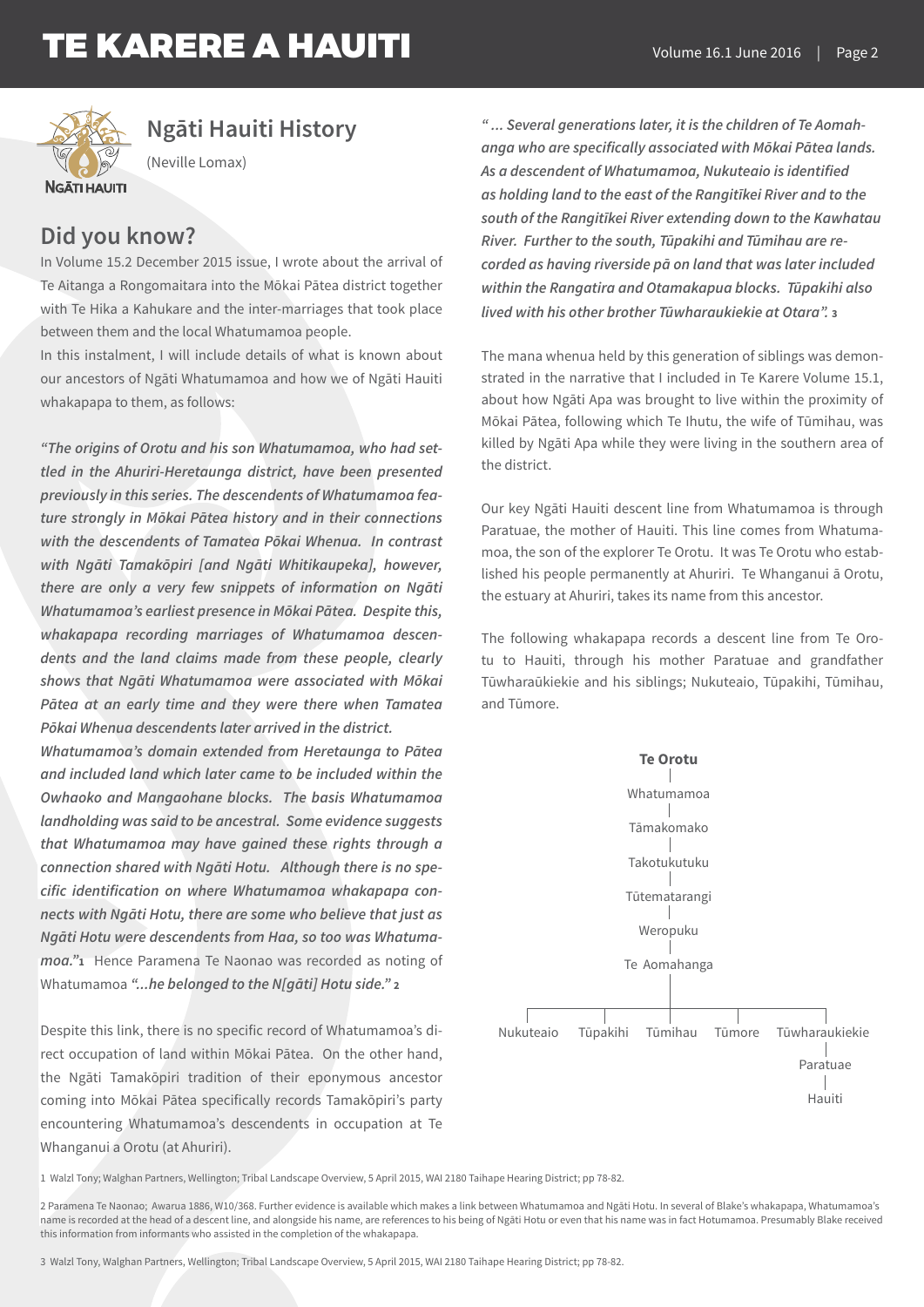One of the rapids on the Rangitīkei River, which is located on [near] the Rangatira block was named in relation to Paratuae:

*"...Tauahuruhuru, so named because Hauiti's mother swam or waded across here. Paratuae waded across and exposed part of her person and it was called "Tarahuruhuru" but the name was changed to its present form"* **<sup>4</sup>**

As has been shown in previous chapters, that the Whatumamoa descent line is important to several of the Mōkai Pātea group where the direct line is through Hauiti's great-aunt Nukuteaio. As the above whakapapa shows, Nukuteaio had several brothers, with Tūwharaukiekie being Hauiti's grand-father. The evidence shows that her other brothers also had a close link to the Ngāti Hauiti people who would emerge after Hauiti's time. In such cases, such as Tūpakihi, the link would be reflected in subsequent whakapapa connections. In other cases, the combined action of the brothers is related by Ngāti Hauiti, or by others who almost viewed Tūpakihi, Tūmihau, Tūmore and Tūwharaukiekie, as being of Ngāti Hauiti. It appears fitting, therefore, to relate the narratives for these ancestors, within this Ngāti Hauiti kōrero.

Tūpakihi was the maternal grand-uncle of Hauiti descended from Whatumamoa. It is important also to note that he became a key tupuna for Ngāti Hauiti through a marriage that occurred in subsequent generations.

### As Utiku Potaka claimed during the Awarua Title Investigation of 1886: *"... I am a descendent of Tūpakihi, who merged into Hauiti"* **<sup>5</sup>** To explain what he was referring to, Utiku Potaka presented the following whakapapa,**6** which demonstrates that a marriage occurred between one of the grand-daughters of Tupakihi and the son of Hauiti.



Tūpakihi particularly occupied the southern part of the Taihape Inquiry District. He often found cause, however, to ally with Tamatea Pōkai Whenua descendents who had come into the northern parts of the district over preceding generations. Tupakihi is recorded as providing such assistance by joining the Mōkai Pātea taua formed to avenge the killing of Tūmakaurangi by Ngāti Tūwharetoa.

4 Potaka, Utiku, Rangatira 1882, W6/131 in Walzl Tony, Walghan Partners, Wellington; Tribal Landscape Overview, 5 April 2015, WAI 2180 Taihape Hearing District; p 636.

5 Potaka, Utiku, Rangatira 1882, W10/351 in Walzl Tony, Walghan Partners, Wellington; Tribal Landscape Overview, 5 April 2015, WAI 2180 Taihape Hearing District; p 637. 6 ibid

### **MŌKAI PĀTEA Utiku Potaka** Chairperson

l

What has seemed to be a never ending process is actually getting closer to the sharp end of the business. Much of the commissioned research is either complete or is nearing completion. These reports can be easily found on the Mōkai Pātea Waitangi Claims website with the remainder being loaded once they have been lodged with the Waitangi Tribunal. There's plenty of information on a range of topics to keep you occupied for ages so you're encouraged to take a look at them and 'school up' on our tribal histories these can be found at www.mokaipateaclaims.maori.nz

The Tribunal has tentatively set our substantial hearings for February/March 2017 which is only just around the corner. In the meantime, the Tribunal is convening Ngā Kōrero Tuku Iho hearings which are designed to give them a first-hand account as to who we are in particular our tribal histories prior to 1880. This is a significant event for our four iwi of Mōkai Pātea which includes Ngāti Hauiti, Ngāti Whitikaupeka, Ngāti Tamakōpiri and Ngāi Te Ohuake as it will be the first time we have undertaken such an exercise since the Native Land Court hearings in the late 1880's. So we are encouraging as many of our whānau to attend and support us in these hearings which are set down for 13th/15th September 2016. As a lead into this 3 day event, we will be running two wānanga to help prepare ourselves and to run through our kōrero presentations so everyone is familiar with the material. The dates for the two Wānanga-ā-rohe can be found in the upcoming events on the back page of this panui.

Neighbouring iwi are moving fast to settle their Waitangi claims so it's been imperative for us to formalise relationship agreements with them so that we are not counter-productive to each other in the settlement process. As a result the Waitangi Claims Trust (supported by our respective iwi rūnanga) signed off inter-tribal Accords with Ngāti Tūwharetoa & Ngāti Rangi, He Toa Takitini (Ngāti Kahungunu ki Heretaunga) and Mana Ahuriri (Napier based). We're planning to formally celebrate the Accords over the coming months so watch this space for the details.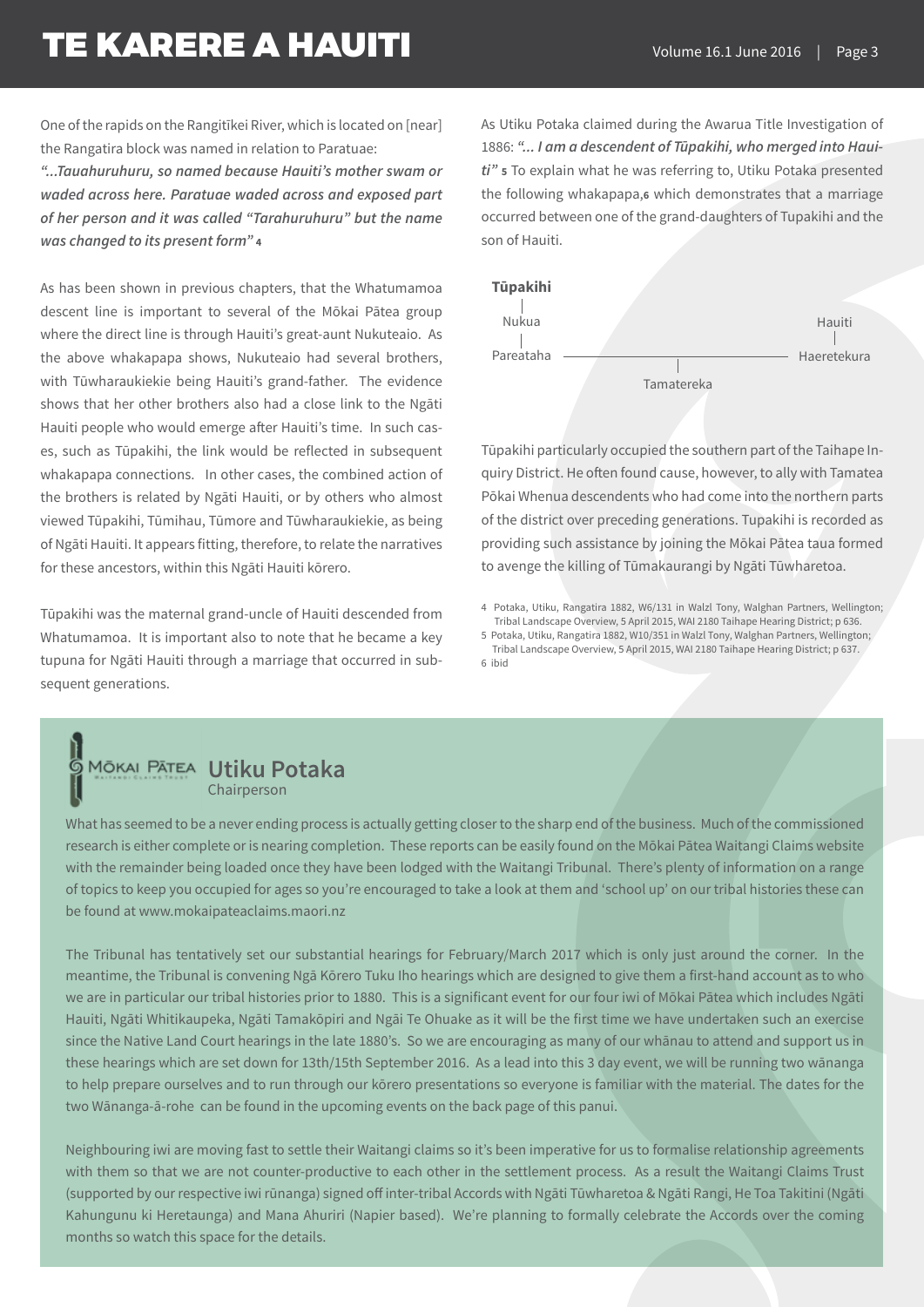

### **Te Patiki Holdings Limited** Director: Utiku Potaka

### **NGĀTI HAUITI**

having our whānau run things.

At the centre of our economic development plan is our Agricultural Farming Venture which currently leases around 160ha's of whānau land at Rātā. During the height of the farming season we are able to run 170 cattle and 2,200 lambs, all of which are destined for the freezing works. As a Ngāti Hauiti beef and lamb finishing operation, we are committed to running an environmen-

One of the biggest supporters of the venture right from the start was Disraeli (Disi) Downs, who was the first to put his and his whānau land into the venture. It wasn't easy at the time but we persevered and made it happen. Sadly Disi passed away last year. Below is one of the last photos taken of him with his mokopuna enjoying quality time on the farm.

tally friendly business that cares for the land and where possible,



Another major supporter of our iwi was Harry Lomax who also passed away late in 2014. Not only did he gift Ngāti Hauiti the 'Kaitawa' Farm near Utiku but, following his passing, he bequeathed three properties to Ngāti Hauiti, the significant one being the Pene Pirere farm at Rātā. His purpose for the gifting was that the income generated from the properties would go towards the maintenance of Ngāti Hauiti urupā and to accumulate funds to purchase more land and taonga.

*Nō reira e ngā Rangatira o te whenua, haere, haere, haere atu rā. Haere ki tua o te ārai, moe mai i raro i te pairau o te Ariki*



## **Blessing of Site for Radio Transmitter Tunupo Peak, Ruahine Ranges**

Members of Te Rūnanga o Ngāti Hauiti, Neville, Amohia and Rātā met with Richard Taiaroa from DOC to bless a site on Tunupo Peak (1,568 metres). The site was blessed to locate a radio transmitter that will assist Search and Rescue (SAR), local Police, DOC and the tramping communities. Tunupo Peak is just up from Apiti, in the Oroua Valley, Otumore.

It was a beautiful morning and little breeze, so we were able to fly up in the helicopter; this saved us a 4 hour tramp up to the summit of 1,568 metres. As we ascended up the alpine crag there were great views of the Oroua Valley and River below, unfortunately at the tussocky top, we were clouded in and visibility was poor. With the helicopter precariously perched on the peak we made our way safely out to the site to conduct the blessing.

We did not linger long due to the risky nature of the parked helicopter and unpredictable weather. It was a great experience to be involved in and would be a worthwhile return visit to tramp in and up to the peak as the Alice Nash Hut is en-route to the peak.





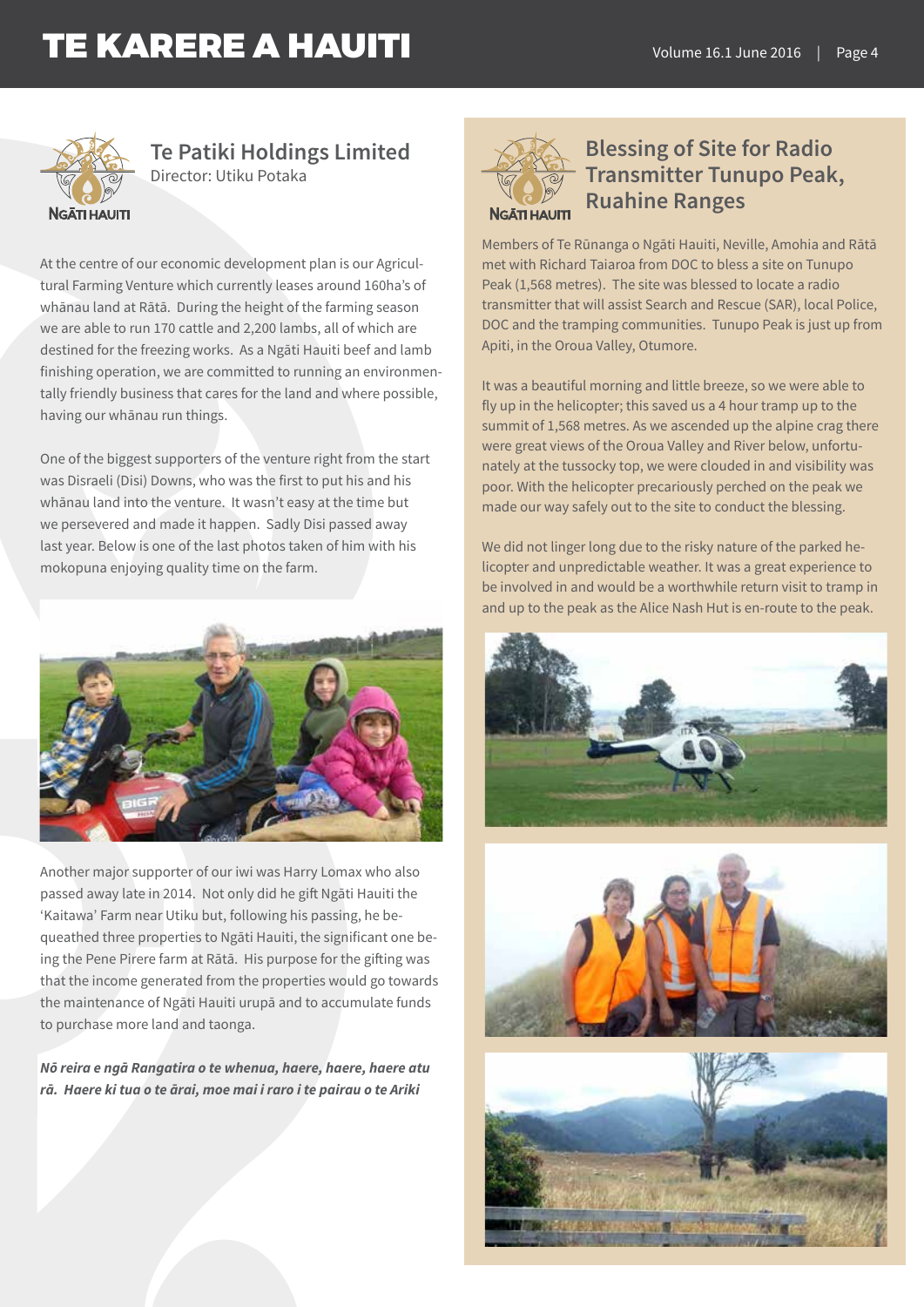

### **Erena Metekingi-Anson**

Born: 8th August 1941 Where: Jessie Hope Gibbons, Wanganui

Erena daughter of Rangi Metekingi and Wiki Bailey grew up in Putiki along with her seven siblings, three sisters and four brothers. In 1958 when Erena was 16 years old her whole family moved to Rata, into the papakainga of her grandfather Maihi Metekingi, where she currently lives. The land blocks, surrounding Erena's whānau block belonged to Roy Marumaru, which was passed down from his mother Te Kahukiwi Metekingi. Aunty Bō Rangi succeeded to the land from her father, Te Kimiti Reupena Metekingi.

When Erena and her family moved to Rātā she found it harsh. There were no teenagers living in the rohe and there was nothing much to do except go down to the local tennis courts and play tennis. Erena attended Whanganui Girls College. Not long after moving to Rātā, Erena's parents, along with Aunty Bō, decided to go to Tumihau and Raihania Potaka's home to introduce themelves. As the adults were having afternoon tea Erena met their son Tauaiti Epiha Potaka (Loisie) working in a close by paddock. From that day their romance blossomed and Erena was married in 1959. Erena worked on the farm where, in those days, there were only sheep.

Erena and Tauaiti had five little Potaka's, all of whom were born and raised in the Rātā rohe. Manu Tukapua Mareikura is the oldest son of Erena, then Raihania Oriana Potaka, Whakaari Te Hakeke Potaka, Utiku Keepa Potaka, Epiha Patapu Wallace Potaka and Hoani Haimona Waitere Potaka.

In those days Rātā Marae wasn't utilised as much as it is today, and it was only used if there was a tangihanga. It was a conversation between Henry and Tauaiti Potaka, as Erena remembers, that; "Henry sparked the idea to open up the marae".

Once the marae was re-opened, Aunty Bo Rangi, together with Pare and Pita Richardson, were always at the marae teaching karanga, kaupapa and tikanga. Erena remembers at this time Rātā Marae was full of life, wāhine and tāne learning, tamariki, rangatahi and mokopuna running around and playing. This sparked a light in Erena's eyes.

Erena's vision for Ngāti Hauiti is that one day we will have a place where our young people can come and learn lifestyle skills eg: hunting, trekking, use of rongoā Māori, be able to be self sufficient and able to live off the land, so that it keeps them away from negative influences. The establishment of Kaumātua papakainga, so that people will come home and live, and breath their cultural heritage, is another vision that Erena has for Ngāti Hauiti.

When Te Rūnanga o Ngāti Hauiti was formed, Erena noticed that more of our whānau where reconnecting with each other. They wanted to learn about who they were and where they came from. Whakapapa and whanaungatanga was a very big focus for Te Rūnanga o Ngāti Hauiti.

Erena mentioned that Mina McKenzie was "marvellous", and she was instrumental in developing cultural visons for Ngāti Hauiti. The Ngā Taonga Tūhono exhibition held at Rātā Marae in the early 2000, was one project that came to mind, however there where many, many things that Mina did for the development of Ngāti Hauiti.

In Erena's perfect world everything would be opened up to all our Ngāti Hauiti whānau whanui where they could feel they had a place and responsiblities; where Kaumātua papakainga were built and lived in; where whānau could come and learn whakairo, karanga, whaikōrero, waiata, haka and the gathering, preparation and cooking of kai.

Erena holds so many historical memories of Ngāti Hauiti. When she speaks of the growth and development that has occured during the past twenty plus years, it certainly makes you proud to have connections to Ngāti Hauiti.

*The messsage she gives to her mokopuna katoa; "Get down to the Marae and help out, we need you!!!".*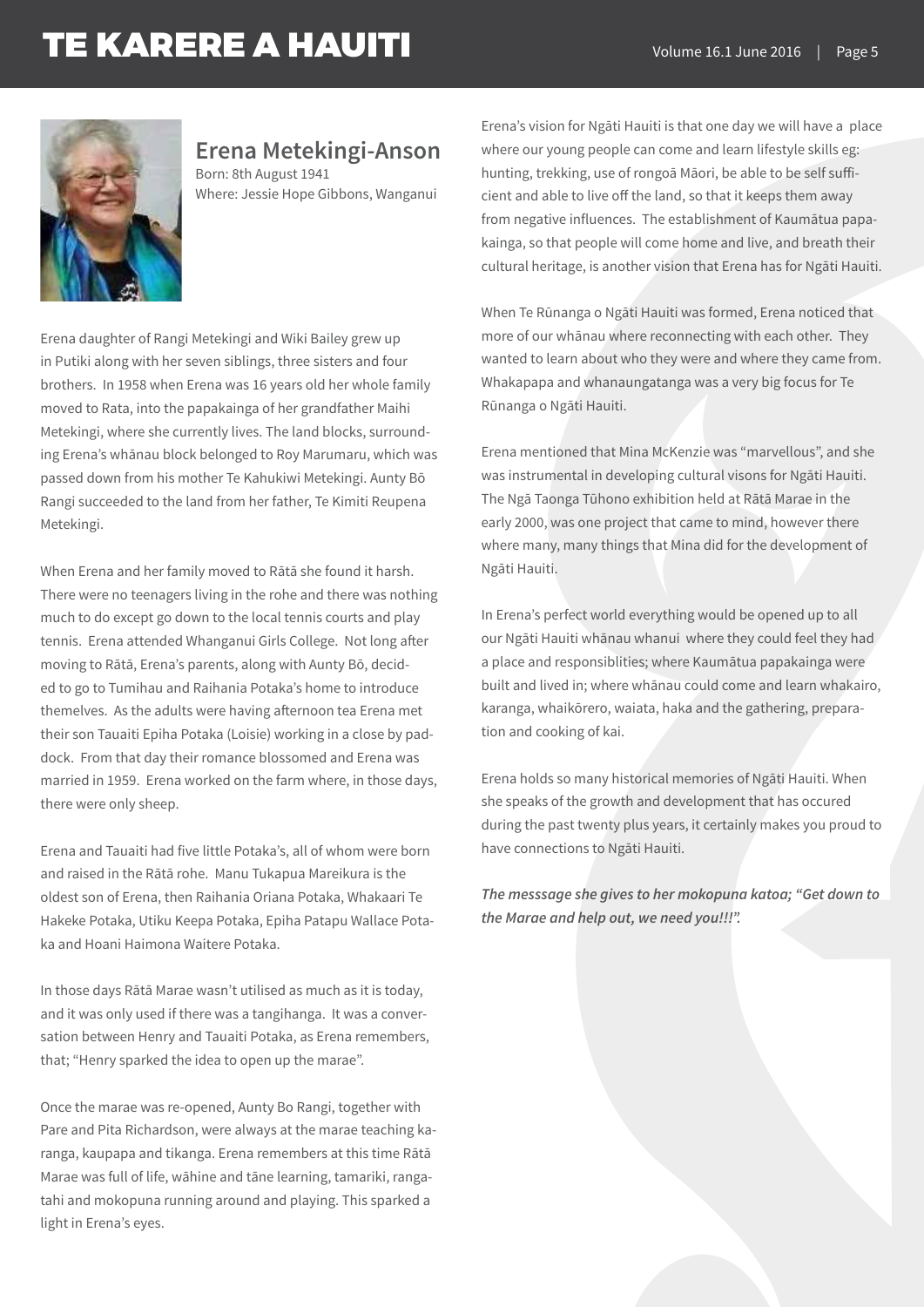

## **Te Maru o Ruahine Trust**

General Manager: Robert Martin

Welcome back, it is always exciting sharing about what we have done since the last Te Karere issue in December 2015. Charitable organisations constantly work hard to seek sustainable funding to maintain the status of their operational programmes. Te Maru o Ruahine Trust (TMoRT) is no different and our staff work diligently within our region and its networks to pursue resources and assistance for the benefit of our Iwi. In an economic environment where you need to apply prudent and effective practices, we are meeting these requirements by applying smarter techniques to our business and using a more collaborative approach to draw upon external expertise to assist with meeting our planned outcomes. At the forefront of our planning and actions is the strategic vision to continually "enhance and preserve Hauititanga". This alone drives our team to challenge the 'status quo' and seek 'continuous improvement'. Our Cultural Affirmation programme continues to be a key driver amongst our operational directives. We have put a lot of resource energy and time into this unit to build capability. The programme is still in its development stage but nonetheless it is an exciting time to be part of Ngāti Hauiti and the direction it is moving towards. The unit has to operate under tight and strict deadlines and budgetary restraints. Nevertheless with these restrictions this unit is still producing some very positive outcomes and I commend our Utiku office for their continued efforts.

There are some worrying and consistent trends that have been surfacing in our region over the last few years, with a direct social impact on our whanau. Our Social service unit based out of the Rata office, has been working incredibly hard to be an active agent within our community. We are doing whatever we can possibly do to give the assistance and support to wrap as many services around those who are identified as being most vulnerable. Our kaimahi has been very pro-active and I commend her efforts in amongst the challenges that she faces on a regular basis. Te Maru O Ruahine Trust continues to be a part of the community in many other areas which directly impact and affect our whānau. We communicate and work closely with stakeholders who have invested into our Iwi such as the Rangitīkei District Council, Horizons Manawatū, local Iwi in the Mōkai Pātea Rohe, and most importantly our volunteers and local whānau who provide immense support for many hui that we have run over the last 6 months. I along with two other staff have started a journey to learn the reo. We all attend Te Wānanga o Aotearoa at different levels. I personally am finding the journey very satisfying and the fact that I also do the reo class at Rata once a month adds to my confidence and learning. The feedback from the other staff is also extremely positive and I know that there will be much value that we can add through this learning.

As a manager I feel that the Trust is in a good space with its governance and we continue to form and draw upon the knowledge, guidance, support and expertise that our governing body provides. This relationship is critical to the success of our operations, as it has provided me with the confidence to make many decisions that are important for reaching many positive outcomes since early December 2015. As we move forward towards the next 6 months I am sincerely excited about the many opportunities that have presented themselves to our Iwi. I look forward to sharing some of these in our next edition of Te Karere. Don't forget that we still hold our regional Hauiti dinners, reo and raranga classes every month and He Whetū Arataki youth Leadership programme. Our website is slowly but surely being populated, as we add content, and we are actively seeking further registrations for our Iwi database as we build towards our Waitangi Claims.

Nga mihi nui, General Manager Te Maru o Ruahine Trust Robert Martin

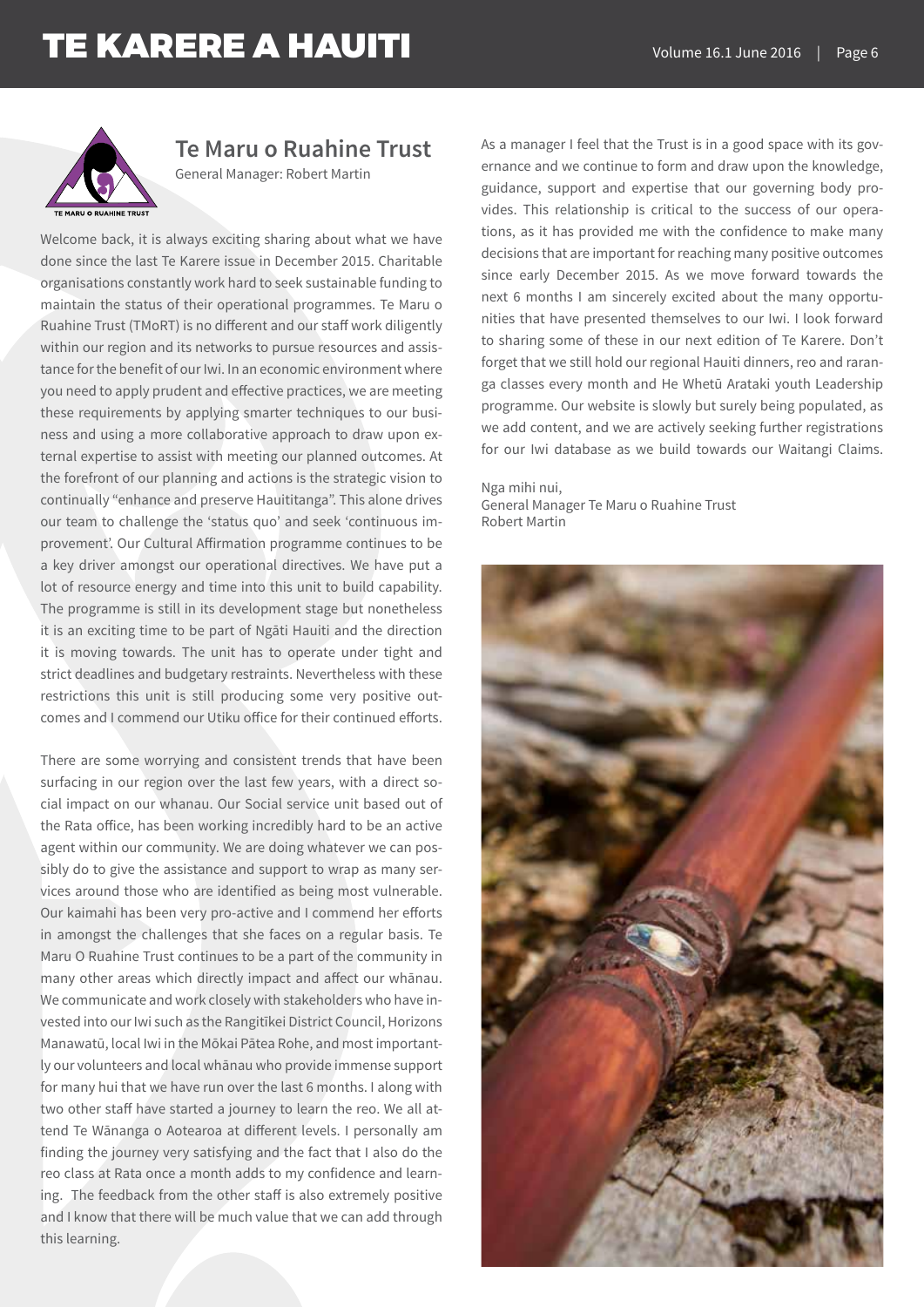

### **Social Services** Raye Holland

#### Kia ora tātou,

There have been many sad and horrific news stories about the treatment that many of our tamariki, mokopuna have suffered at the hands of those responsible for their care. It breaks my heart every time I read another statistic being read out and then see it splashed across all media outlets with a high proportion of these atrocities being inflicted by Maori.

Thirteen children were killed in 2015 at the hands of their care-givers, and it is a travesty that this blight on our society is not decreasing, but increasing. Add in the youth suicide rates and the impact of an economic downturn in our rural sector, you then start to see that further problems are going to surface.

Increase in alcohol and drug abuse, children not being provided with the necessary care that they deserve, grandparents bringing up their mokopuna, increased crime rates and so on. I did not want this to be a negative commentary, when there are so many good things that are happening.

Nevertheless, a reality check for many is required, as these issues that I have raised are problems that are within our own community and we must be part of the solution and action to assist where we can, rather than be the ambulance at the bottom of the cliff.

We have a small unit and we are always working diligently to meet our obligations that our contract requires of us. However it is when you are out in the communities that you see where the pain is occurring and the contract does not give us the opportunity to share pain and also the love that comes with this mahi. It is extremely satisfying when I see that we have helped a whānau move on in a positive way and equally disappointing when we come across referrals that again have a similar negative theme.

However, I am blessed in so many ways to be part of what I am doing as it has given me an amazing journey of fulfilment and understanding of why what I do is important.

Ngā mihi nui, Raye Holland

### **Health Services**

Wanda Horton

Monthly clinics are being well attended by our Kaumātua and pakeke from Rata, Hunterville and Marton. We have had great Question & Answer sessions discussing different health issues with various Kaimahi representing there services. So far this year we have hosted Te Ara Toiora Services, CLAW, WINZ and in the near future Medi Train will attend to conduct CPR training. I'd like to take this opportunity to mihi to our beautiful Kaumātua and pakeke who regularly attend and participate within our hui. We have some great conversations, at times difference of opinions and laughs at each session.

Te Kotuku Hauora Ltd has also implemented new programs/ groups which are hosted at our new premises on High St in Marton. These programs have stemmed from the ideas of our clients and what they want to see happening within the services. Young Mothers groups and simple cooking classes for clients are held monthly and Te Reo classes weekly. Our whanau are enjoying the new surroundings and everyone is more than welcome to drop in for a cup of tea and korero.

Professional Development: This year I am studying towards the Diploma in Hauora Maori with Tipu Ora PTE. It has indeed been a challenge to have my head in the books again, however, I am thoroughly enjoying the wānanga and the learning I am gaining from this course.

I would also like to congratulate Meretini Bennett - Huxtable, daughter of Pia Potaka (Ngāti Hauiti) and Steven Bennett (Ngāti Whitikaupeka) for being appointed the Healthy Families Rangitīkei Health promoter. Mere is employed by Te Oranganui Iwi Health Authority and the role is based in Taihape. Her mahi entails encouraging whānau within the community to live healthier lifestyles through the provision of information, resources and kaimahi support.

Mauri tū, Mauri ora!! Wanda Horton Whanau Ora Kaimahi

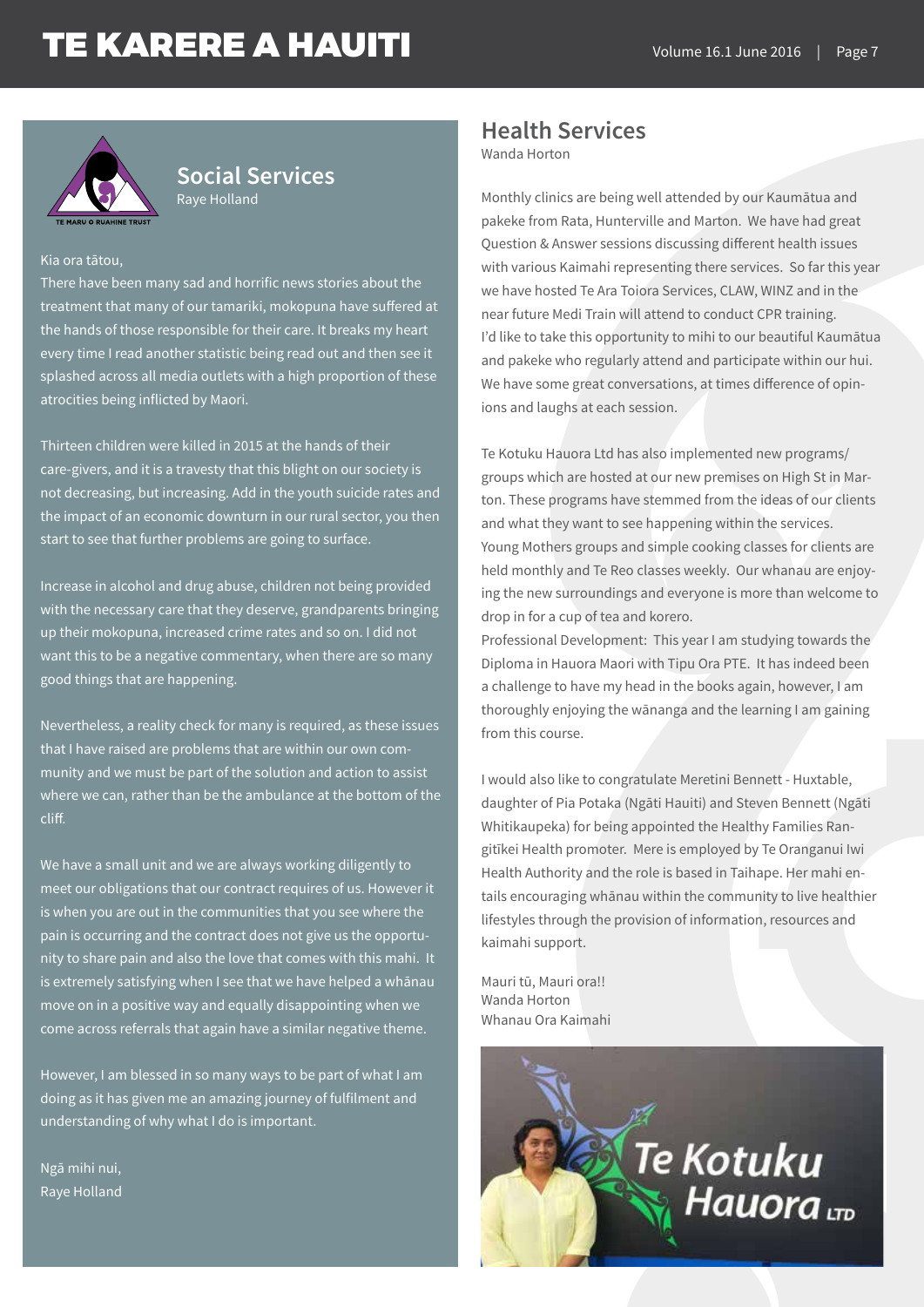

### **Cultural Affirmation Services**

Kelly Thompson | Wharerimu Steedman

Te Maru o Ruahine Trust Cultural Affir-

mation had planned dates for events prior to going to print for the last edition of Te Karere in December 2015. For the past few months we have been preparing and planning for these events and updating information as new dates are passed onto our communication administrator.

We get excited when we can plan and prepare events and programs for our Ngāti Hauiti whānau whānui. Being able to coordinate events that bring our people together is a rewarding experience. We utilise as many avenues to communicate with our people such as "Te Karere" bi-annual newsletter, the Ngāti Hauiti website, Facebook and registered member's emails. Communicating with our people is a strategy that we are passionate about and are always looking at ways to reach out to as many whānau as we can. With all this being said, if whānau don't respond then we are unable to contribute to the vision of Te Rūnanga o Ngāti Hauiti which is "To Enhance and preserve Hauititanga".

# If you have any suggestions or ways you think we can improve or assist our communications, events or projects please let us know. "We can't fix something if we don't know it's broken".

## **Professional Development**

This year Wharerimu and I are completing tohu at Te Wānanga o Aotearoa ki Papaioia. Wharerimu is completing her certificate in Te Ara Reo Māori Level 4. Wharerimu is enjoying her study particularly the challenges of learning correct sentence structuring verbally and grammatically in Te Reo Māori

I am completing my tohu in Te Putaketanga o Te Reo Māori Rūmaki reo. This is something that I am very passionate about and was both excited and unsure of what I was getting myself into. It is an awesome environment and I'm learning and taking in as much as I can.

Wharerimu and I travel to class every Wednesday morning, we are thankful for the opportunity that we have been given to grow our reo. These tohu will enhance our professional growth and development. We encourage anyone wanting to learn te reo o ngā Rangatira, to give it a go it is truly fulfilling and rewarding.

## **He Whetu Arataki**

He Whetu Arataki youth leadership program is a vision born from Te Rūnanga o Ngāti Hauiti over 10 years ago. The focus of the program is to support, nurture and develop future Ngāti Hauiti leaders who are/become strong , confident and passionate young adults who wish to succeed in their choosen careers. The following kaupapa are the core components that are implemented at every noho. They are delivered in a way that the rangatahi can relate to and understand. We believe that these kaupapa are key to building strong, confident and passionate young people.

• Hauititanga: Implementing tools given to participate and grow confidence culturally as Ngāti Hauiti, through historical kōrero, whakapapa, whenua, haka, waiata and pātere.

• Kotahitanga: Strengthening themselves as individuals and as a group.

- Rangatiratanga: Identifying leadership in themselves and those around them.
- Manaakitanga: Strengthening and supporting each other and themselves
- Whanaungatanga: Creating firm relationships with peers.



There is no monetary cost for attending this program. The only cost is time and commitment to the program if it meets whānau and rangatahi needs. This can be discussed in more detail by contacting Program Leader Kelly Thompson via email: hauiti. kelly@xtra.co.nz or landline/cell phone 06 3881676/0275081030.



The rangatahi who are profiled in Te Karere are those who have been through the full three year program. These rangatahi talk about their individual experiences and skills that He Whetu Arataki has provided them.

The next He Whetu Arataki is to be held on the 16th and 17th of July at Rata Marae starting at 10am. All noho are held during school holidays so they do not interfere with school times.

## **Hauiti Dinners**

We planned to hold another four Ngāti Hauiti dinners for 2016. The first dinner was to be held on the 18th March at the Fisherman's Table Restaurant in Paekakariki. However, we had to cancel this dinner due to a lack of response from whānau wanting to attend.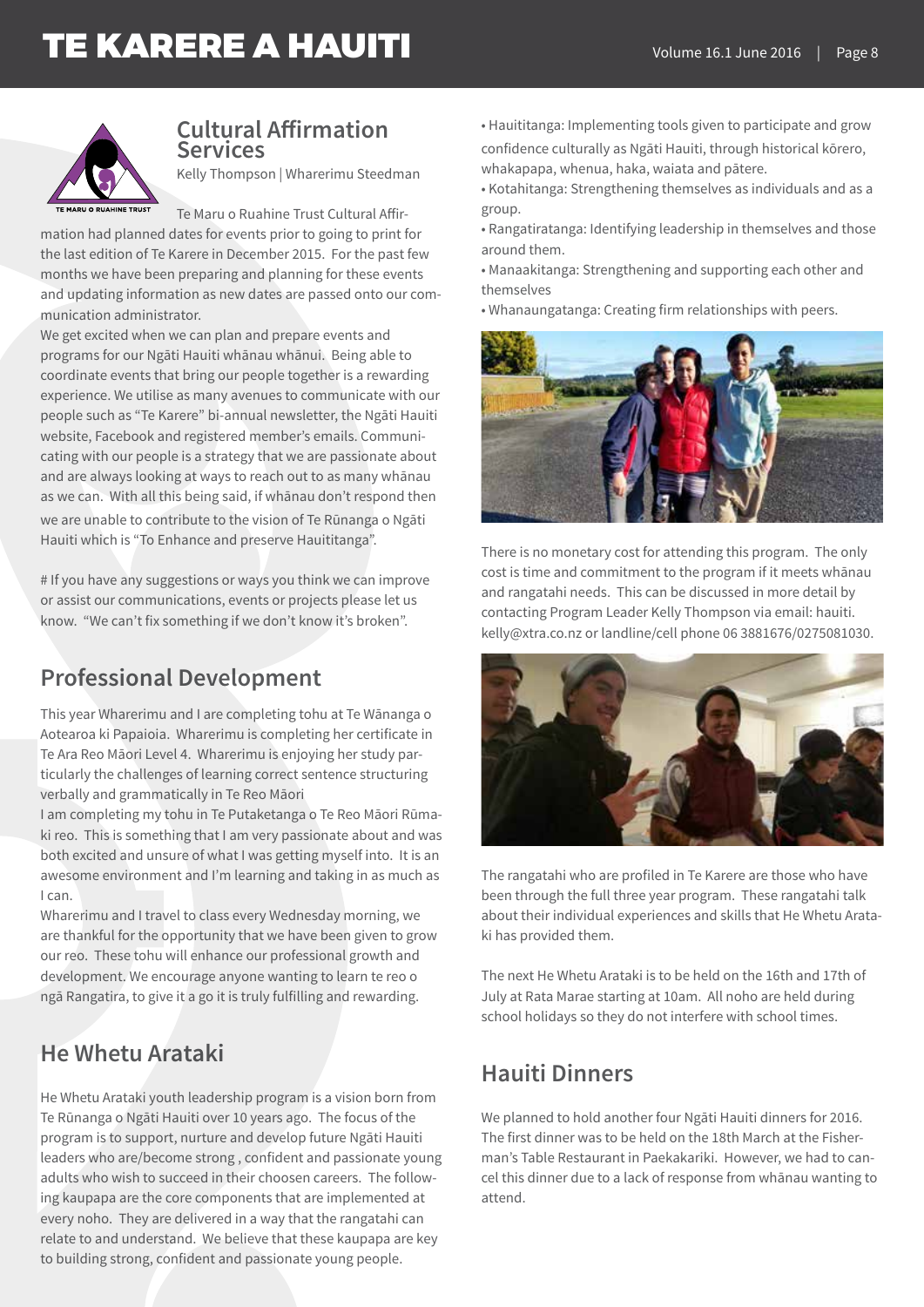The next dinner is at Gumboot Manor in Taihape, starting at 5.30pm on the 24th June. We hope to see many whānau there. If you have attended the Ngāti Hauiti dinners in the past, please bring along new whānau so that they too can experience the evening, as well as meet new whānau or reconnect with those whom they may not have seen for some time.



The dates for the Whanganui and Palmerston North dinners are in the up and coming events page at the back of this panui as well as on the events calendar on our Ngāti Hauiti website.

## **Registrations**

In the last few months we have had a lot of whānau inquire about their whakapapa connections to Ngāti Hauiti. We direct them to those who are knowledgeable in Ngāti Hauiti whakapapa. Once whakapapa connections are established they are then



encouraged to register. This shows us that we have a lot of Ngāti Hauiti whānau who are still not registered. We encourage whānau to contact us so that we can help them get the information that they may be unsure of. Being a registered mem-

ber opens channels for communication between Te Rūnanga o Ngāti Hauiti, its service provider Te Maru o Ruahine Trust and the events, programs and projects that we coordinate.

If you need registrations or need to update your address or email then contact any of our Te Maru o Ruahine Trust staff on the contacts provided.

## **Facebook**



Make sure you join the Ngāti Hauiti Whānau Facebook group. This is another instant way to be informed about up and coming events, projects and noho.

Te Maru o Ruahine Trust has a Facebook page, however, this is only for our communications administrator to post information directly from our Trust. You can 'private message' directly and we will respond, however, friend requests will be denied.

## **Website**



If you haven't visited our Ngāti Hauiti website, then insert the following link www.ngatihauiti. iwi.nz and check it out. We will be continuously adding and improving information that goes into our website. The website will become a tool that

our people can utilize and gain information about where they come from, learn their Ngāti Hauiti pepeha and, eventually, have access to other information that will be both informative and interactive. If you have any suggestions of what you would like to see, click onto the websites 'contact us' link and one of the team will reply to your email.

If there are things you would like to see on the website, let us know, new ideas will be much appreciated.

## **Te Reo/Raranga Classes**

Our reo and raranga rōpū started off the year with a hikoi to Okahupokia to learn more about our tribal history. Visiting these wāhi tapu are always emotive events and the learning is treasured. Those who attend our reo classes are finding that what they are learning is invaluable for them through their course of work, as well as strengthening other reo studies.

Raranga is a hive of activity where our wāhine are learning the techniques of korowai making. They are busily creating mini korowai and transferring these skills to a larger version being undertaken in their homes.

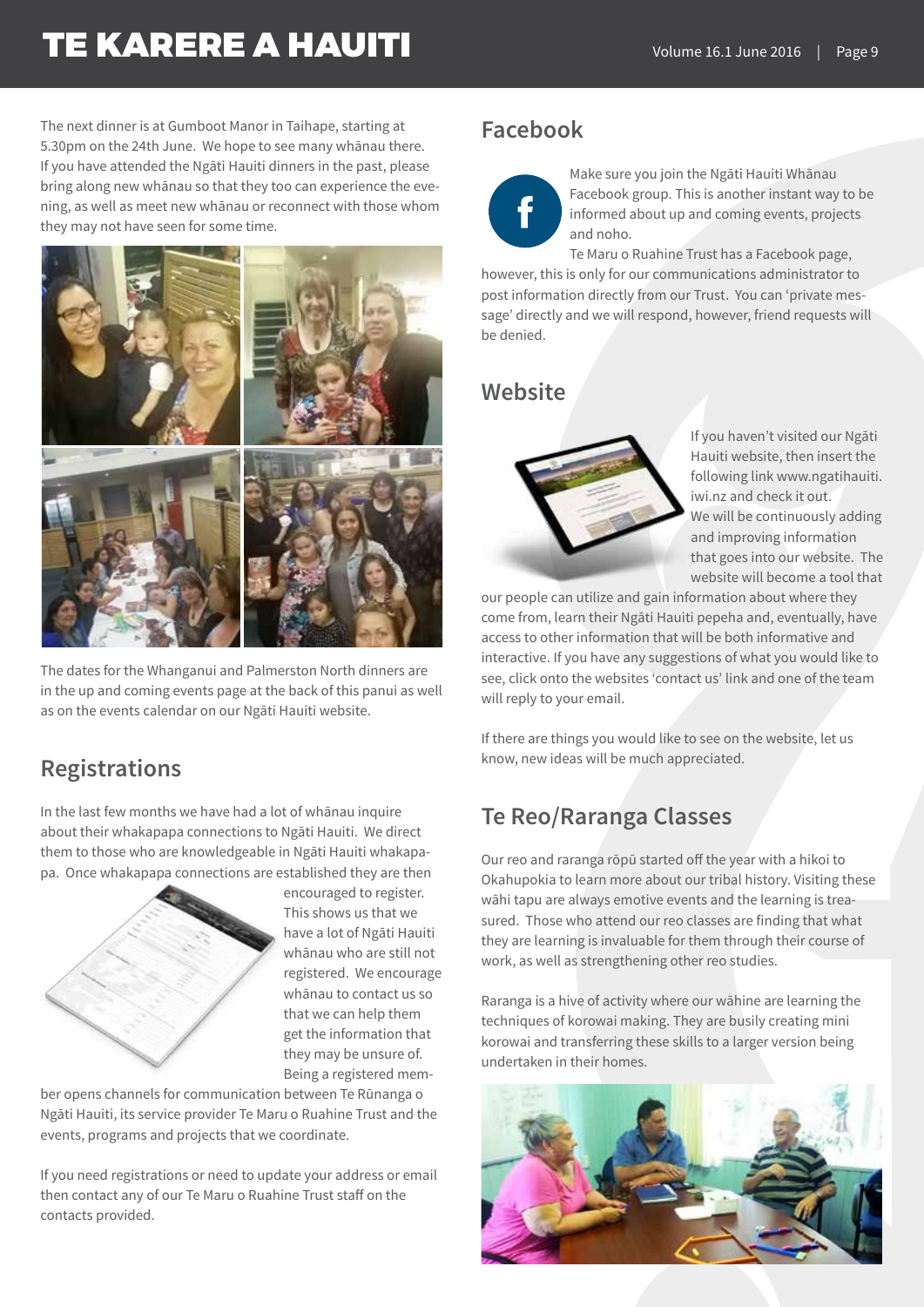

# **He Whetu Arataki Rangatahi**

Micah Thompson

Ko Aorangi te maunga tapu Ko Ruahine te pae maunga Ko Rangitīkei te awa Ko Takitimu te waka Ko Ngāti Haukaha rāua ko Ngāti Tamatereka ngā hapu Ko Ngāti Hauiti te iwi. Ko Mōkai Pātea te rohe potae. Ko Tapui Potaka tōku tupuna ka puta mai, ko Tupakahi Ko Tupakahi, ka puta mai ko Maungu Ko Maungu, ka puta mai ko Noa Ko Noa, ka puta mai ko Marina Ko Marina, ka puta mai ko Kahu-lena Ko Kahu-lena tōku kuia Ko Kelly Thompson tōku mama Ko Anthony tōku tuakana Ko Te Paea ote rangi tōku tuahine. Ko Micah Isaiah Te Hononga Rewiti Thompson ahau.

### **2. How old were you when you started with the He Whetu Arataki and how did you find out about it?**

15 years old. My Mum told me all about the program and pushed me to go. When I went to the first noho I loved hanging out with my whānau, learning about the kaupapa of He Whetu Arataki and what was expected during the next 3 years.

#### **3. What is one of your 1st memories of the program?**

Meeting new whānau and spending time with my cousins. Going to Kawhatau Outdoor Education centre and learning about my Ngāti Haukaha connections to the land. We always had heaps of fun and learnt heaps about who we were as Ngāti Hauiti.

### **4. Do you think the He Whetu Arataki program was relevant to what you do now?**

Yes, it has helped to remind me of where I've come from and my connections to the land.

### **5. Has this program instilled a passion to keep you engaged in Hauititanga?**

While I was a part of the program it definitely instilled a passion and kept me keen. However now that the program has finished, I think that our group should be working with the new intake of rangatahi coming through. We can bring our experience and help support the new ones.

#### **6. What are you currently pursuing?**

I finished my year 13 at Taihape Area School with my level 1, 2 and 3 NZCEA. I decided that I wanted a break from studying. I applied for a job at Mōkai Gravity Canyon (Bungy, giant swing and flying fox). I love my job, I get to have fun every day, meet new people and talk about my local history. This year I have started to work towards becoming a qualified jump master. This will take a few years to complete, once I have completed it I can travel all around the world.

#### **7. Who has been your biggest influence / role model in your life and why?**

I have been lucky that all my life I have met influential people. There isn't one person that stands out for me, but everyone I've met has been able to teach me something.

### **8. If there is one thing you could say to other rangatahi what would it be?**

"Work hard, play hard and stay committed to what you want to achieve. Dream big cause you can do anything you put your mind to, with whānau support".







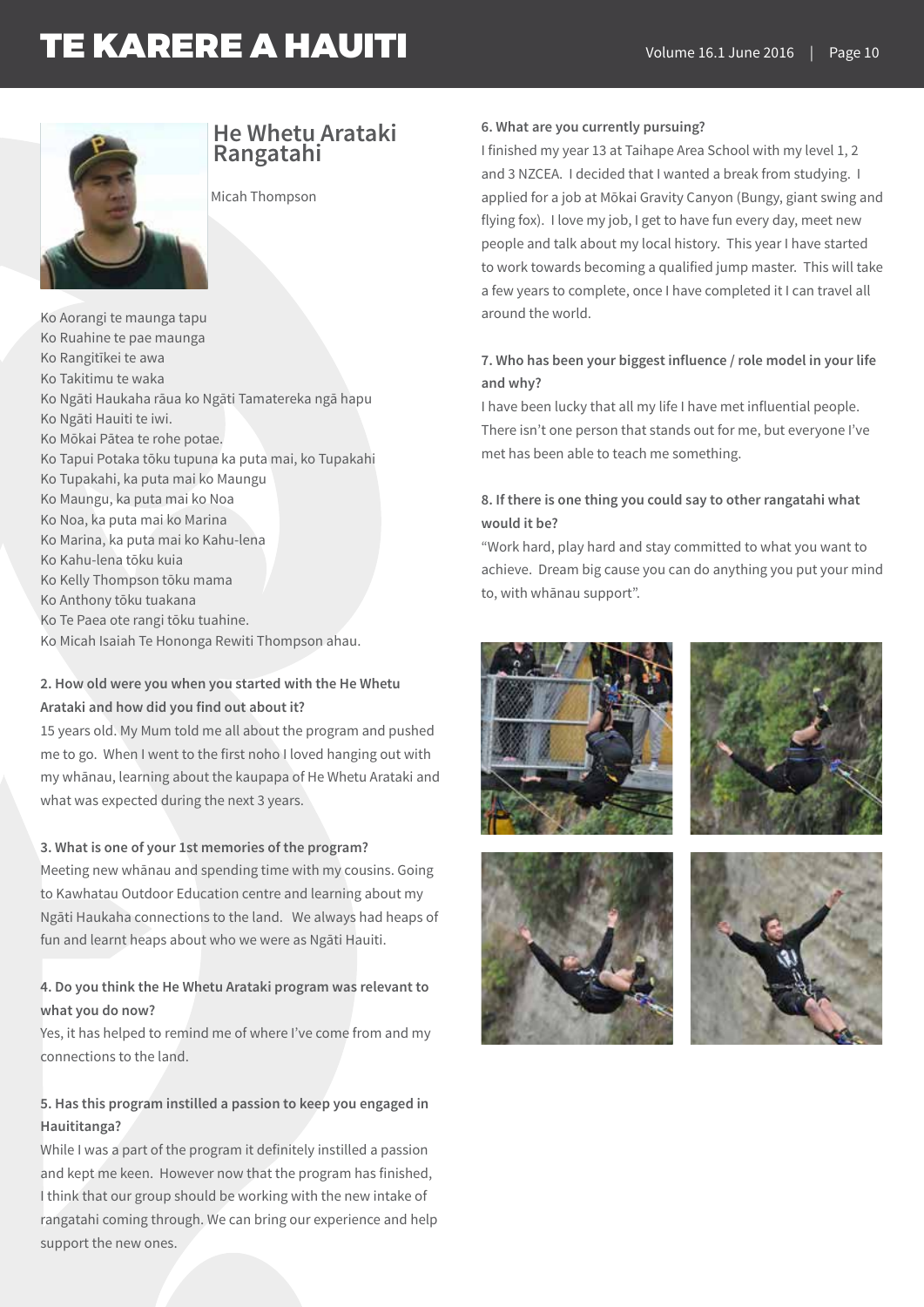

### **Poipoia te Mokopuna Research Symposium** Director: Amohia Boulton

Whakauae Research held the first research symposium for 2016 at Community House in Whanganui, on 18 March 2016. These events showcase Māori health research of relevance to local communities. "Poipoia te Mokopuna", the name chosen by Whakauae for the event, means "nurturing our mokopuna"; reflecting the strengths-based approach taken by the presenters. The presenters were Associate Professor Leonie Pihama (Director of Te Kotahi Research Institute at the University of Waikato), Rihi Te Nana (Director for Kakariki Ltd), Rachel Brown (Doctoral Fellow with Whakauae Research) and Tania Williams Blyth (senior family lawyer, District Inspector for Mental Health and a member of the New Zealand Parole Board).

Wanting to make the most of the availability of the Poipoia te Mokopuna presenters, Whakauae arranged for the delivery of two professional development sessions which took place the day prior to the symposium. Leonie facilitated an interactive all-day session with Whakauae staff, drawing on her understanding and experience of Kaupapa Māori research. Meanwhile Tania presented the results of her research, Māori whānau talking about the care and protection of tamariki, to 25 Te Wānanga o Aotearoa (Whanganui) first year social work students.

The symposium was attended by approximately 40 members of the research community, health and social services providers and local iwi. Participants included representatives from Te Atawhai o te Ao - Independent Māori Research Institute for Environment and Health, Te Oranganui Iwi Health Authority, Te Kotuku Hauora o Rangitīkei, Tu Tama Wahine o Taranaki, Tupoho Iwi and Community Social Services, Child Youth & Family, Whanganui Safe & Free, Age Concern, the Whanganui District Health Board, Life to the Max and the Star Unit at Palmerston North Hospital.

Topics covered during the day included; whānau mechanisms for coping with children with life threatening conditions; Māori whānau and their experiences of the Family Court system; Māori

childrearing within a context of Whānau Ora and traditional models of childcare. There were some significant challenges highlighted regarding the existing systems whānau have to negotiate in times of stress and vulnerability; in particular Family Court, Child Youth and Family and hospital services were identified by the research as not always meeting the needs of whānau.

Each presenter had thought about how research results could be translated into practical resources and interventions. Rachel intends to use the stories from the whānau she has interviewed to help other families negotiate hospital systems in times of stress; she is thinking about a practical guide for parents of children with life threatening conditions.

Tania, with the support of Tainui, has already used the stories she gathered from whānau to set up a pilot study offering navigator services for whānau negotiating Child Youth and Family and Family Court systems. And Leonie and Rihi had used their research to produce a resource book, Taku Kuru Pounamu, a visual engaging guide to parenting using whakataukī. A copy of the book was gifted to each person who participated in Poipoia te Mokopuna.

Participants, who provided written feedback, confirmed that Poipoia te Mokopuna was a great success and a really useful way for Whakauae to disseminate research findings back to the community.



The presenters from the left; Leonie Pihama, Rihi Te Nana, Rachel Brown and Tania Williams Blyth.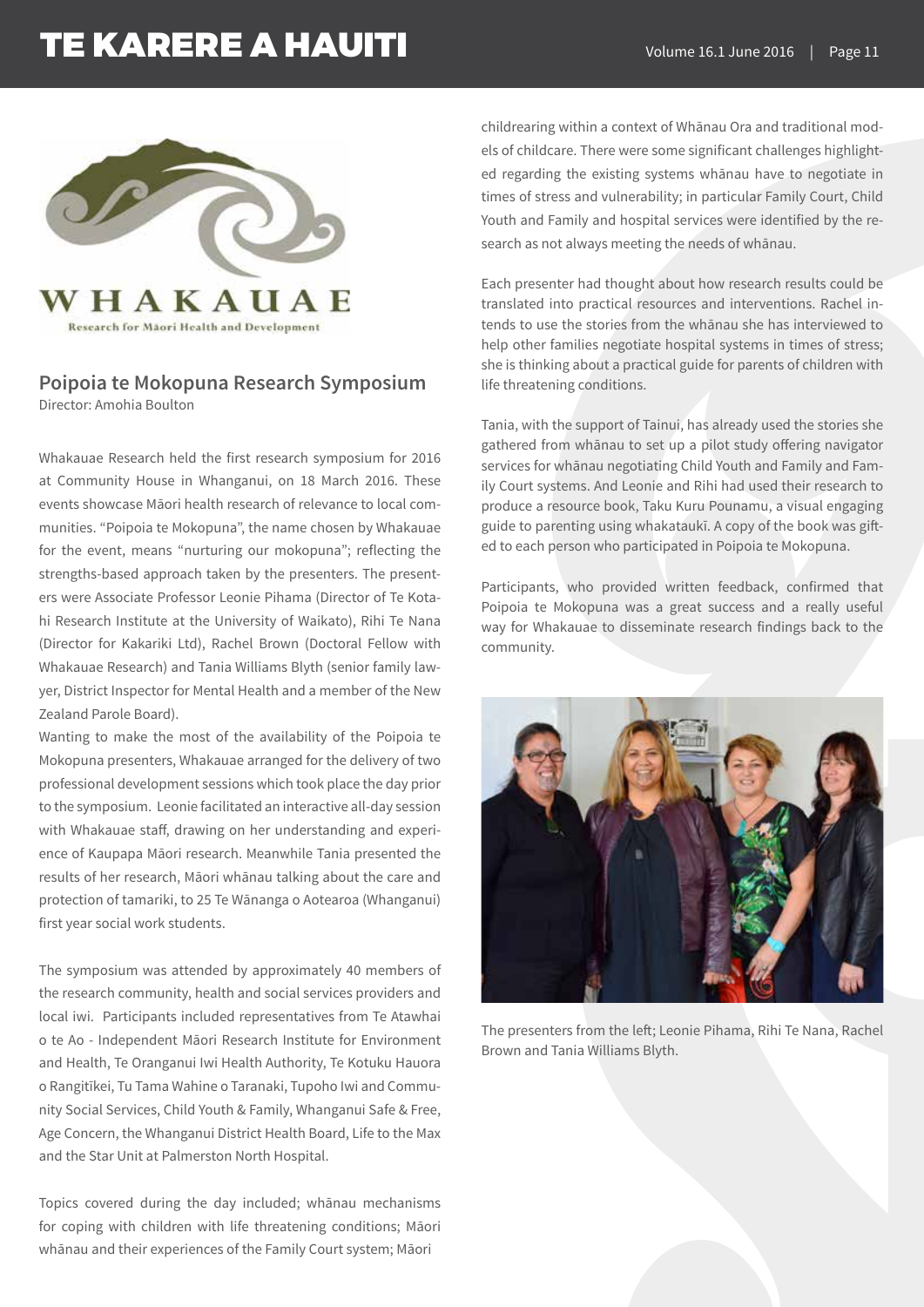## **Dr Heather Gifford**



Ngā mihi nui ki ngā whānau o Ngāti Hauiti Ko wai au?

He uri au nō ngā awa e rere nei, ko Rangitīkei me Whanganui hoki. Nō reira, e tau tāku manu ki te pae maunga e tū mai rā, ko Ruahine, kia poia rā e ngā haumiri o tōku tūpuna, o Hauiti Whakatau atu ki te whakaruruhau o Rātā, e tau, e tau rā.

Ko Ngāti haukaha te Hapū

Ko Tawhera Pirere tōku kuia

Ko Mapeka (Bubs) Hyland tōku māmā

Thank you for the chance to share with you my journey with Ngāti Hauiti over the past 15 years and talk about my role as Director of Whakauae Research. My first opportunity to really engage with the iwi was through my friendship with Utiku Potaka. Along with Grant Huwyler we shared a passion for research and worked together in the late 1990s with a small consultancy group called Rata Teitei.

I soon became involved in various governance work for the iwi and have represented Ngāti Hauiti on numerous boards including; Te Kōtuku Hauora o Rangitīkei, Hauora ā Iwi, Mōkai Pātea Services Trust, Whakauae Research Services and Te Rūnanga o Ngāti Hauiti. I am currently the Ngāti Haukaha rep on Te Rūnanga o Ngāti Hauiti, a Board member of Whakauae Research Services and the Ngāti Hauiti rep for Mōkai Pātea Services Trust.

I have been fortunate that my education and work record has helped me in these iwi governance roles. I am a qualified nurse and my early experience in the health field focused on child and family health as a Plunket Nurse in Castlecliff. I carried out a variety of roles during my seven years with Plunket including: Community Plunket Nurse, Plunket Family Unit Coordinator, Plunket Training Programme Tutor and Regional Nurse Advisor.

I then moved into the tertiary education sector where I tutored and coordinated programmes for the Whanganui Regional Community Polytechnic. My interest in health remained a focus of my work however I was also able to broaden my skills and expertise to include social services work, Treaty of Waitangi education and bi-cultural development.

In 1995 I was presented with the opportunity to combine my growing passion for Māori development with my health sector experience obtaining a position as the Practice Manager and Human Resources Manager for Te Oranganui Iwi Health Authority. In 1996 I returned to tertiary study completing a Masters of Public Health at Otago University. I then completed both a PhD and Postdoctoral Fellowship with Te Pūmanawa Hauora, the Research Centre for Māori Health and Development Massey University.

My research interests to date have concentrated on how we change health outcomes for Māori using policy and systems change (so big picture stories). Most of you know I am totally passionate about tobacco control and a lot of my research is focused in this area however I am also passionate about iwi based research. As a Māori health researcher I have been strongly influenced by the evidence that indicates that the degree of control that an individual or community is able to exert over their own development parallels the extent to which they can be considered healthy. Based on this understanding, and a passion for iwi development, I have focused on working alongside, and in partnership with Ngāti Hauiti to not only identify our own research needs and concerns, but to determine collectively how we wish to address them. In 2005 with the help of Utiku and Grant, and the endorsement of our rūnanga and kaumātua we set up Whakauae Research Services; the only iwi based health research centre in Aotearoa. We have grown strong over the last ten years and now have a team of nine staff. During the past ten years I have been Director of the centre however we have been working on a leadership succession plan over the last three years. Reflecting on a decade of work as the Director and thinking about our next decade of development it was timely to pass the responsibilities of leadership over to Dr Amohia Boulton who has been with us for the last seven years. She will lead the next period of development and the Board of Whakauae and Te Rūnanga o Ngāti Hauiti are delighted that we have secured her ongoing commitment as the new Director of Whakauae. We will be celebrating our ten year milestone at the Hui ā Iwi to be held at Rata Marae on the 26th June 2016; nau mai, haere mai.

E tika ana te kōrero a o tātou tūpuna Nau te rourou Nāku te rourou Ka kī te kete Nō reira, hui e, taiki e



Aunty Erena and I at Rata at the start of the journey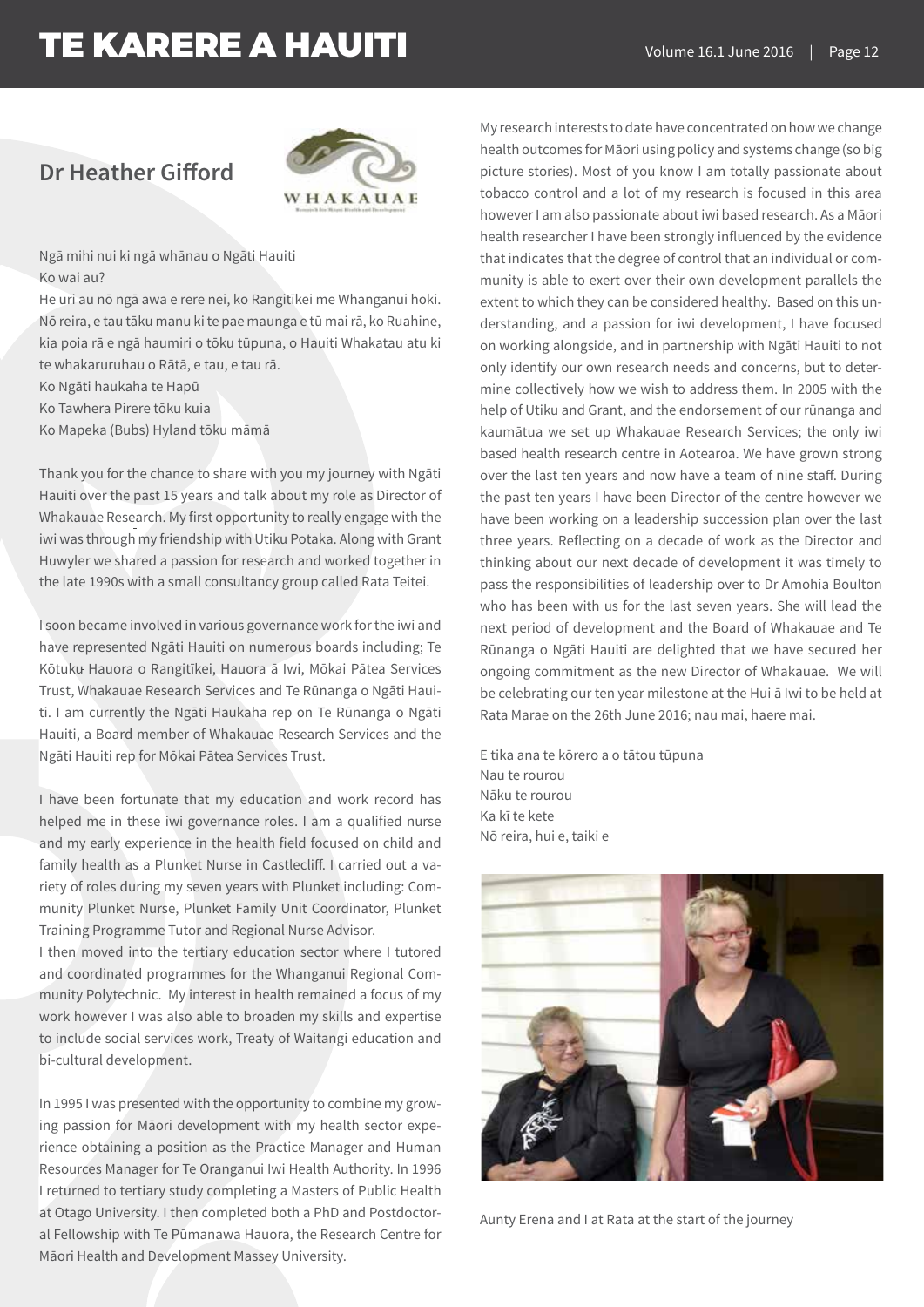

**Rātā Marae** Johanna potaka

If you are passing by Rātā Marae, make sure you call in and have a look at the awesome mahi that has been carried out by our nephew John Potaka (son of Henare and Cheryl Potaka). Thanks to Te Maru o Ruahine Trust General Manager Robert Martin for liasing with Michael Holland to create an opportunity for John to work with Ngāti Hauiti and Rātā Marae.

John has assisted the Marae and Resource Centre to complete a number of tasks that have helped to beautify and maintain the Marae grounds and surrounding areas. Some of the tasks he has completed currently are:

- Cleaning and fixing gutterings
- Painting of our Wharepuni
- Dismantling of old shower block.
- Waterblasting the buildings and fence
- and helped stain the fence

## **Funding for Disability and Accessibility:**

At our last Marae meeting we had two workers from Te Oranganui speak to us about funding that is avaliable for wheel chair access and ramps. They spoke about their roles within their organisation and funding they have available. We have identified, with their help, that we need wheelchair access into the Wharekai, Wharepuni and Whare Mātauranga. If you are a qualified builder and would like to help out, then PLEASE let us know. Your help and support would be greatly appreciated.

## **Working Bee**

A big thank you to Rātā Cornell, Raye and Micheal Holland, Jean Cunningham, Jackie Campbell, Raina Potaka, Zane Holland, Janice Shaw and all the mokopuna who attended the working bee to trim the Pā Harakeke last month. "WONDERFUL MAHI WHĀNAU"

### **Rata Marae AGM**

The marae AGM is coming up 11th June and we need young and innovative whānau to come on board who are committed to seeing their marae thrive. The marae can no longer be sustained by the running of raffles and the generosity of a few who have held it together year after year.

All the adminstrative roles are needing key people in place. We are looking for a chairperson, secretary, treasurer and maintenance lead person. Whānau feel that they cannot take on these roles because they do not live locally, however with the ease of computers these roles can be more easily managed. A lot of the work required is behind the scenes, communicating, seeking funding, organising tasks, work etc so if you can see yourself as being able to committ to the further development of your marae we welcome you.

The question we all need to ask ourselves is how important is it to me that I identify as Māori and of Ngāti Hauiti descent? If being Māori is important to me then how am I going to sustain that? What can I do to ensure that my marae stands proud for me, my whānau and mokopuna?



### Taahuhu Marae

Ko Ruahine te pae maunga Ko Rangitīkei te awa Ko Ngāti Haukaha te hapū Ko Otaahuhu te Marae Ko Te Ruku o te Kawau, te Whare Tūpuna Ko Ngāti Hauiti te Iwi Tenā rā koutou katoa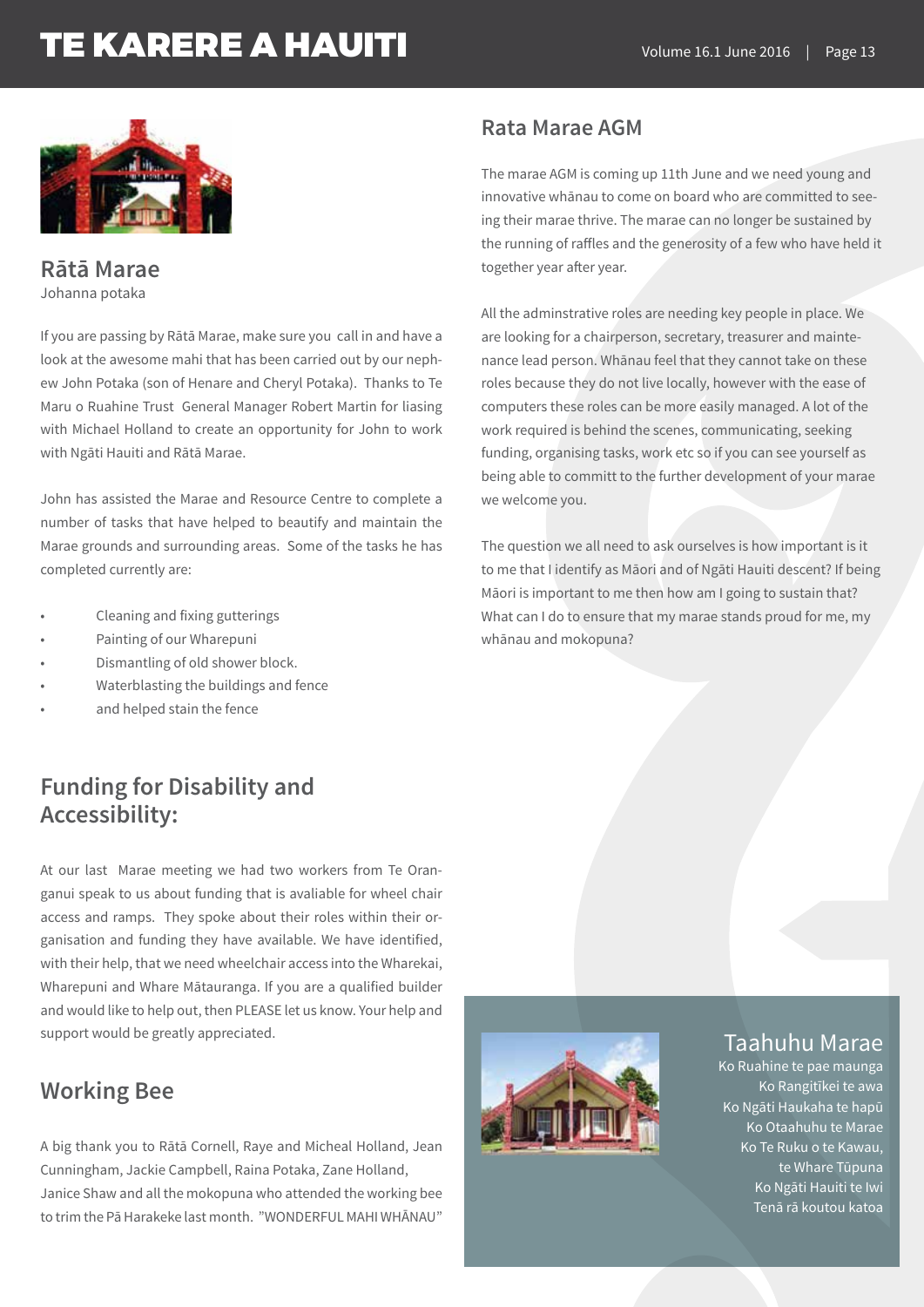## **Upcoming Events**

**Saturday 11th June 2016**  Rata Marae AGM – Matariki raffle draw

**Saturday 18th 10am /Sunday 19th June 2016** Matariki Celebration, Reo Class and MPWC Trust Ngā Kōrero Tuku Iho Wānanga at Rātā Marae.

**Friday 24th June 2016**  Ngāti Hauiti Whānau Dinner, 5:30pm Gumboot Manor, Taihape

**Sunday 26th June 2016**  Ngāti Hauiti Hui-ā-iwi (AGM) 10:00am and Whakauae ten year milestone celebration at Rātā Resource Centre.

**Saturday 16th/Sunday 17th July 2016** He Whetu Arataki and Reo Class at Rātā Marae

**Thursday 4th/ Friday 5th August 2016** Iwi Chairs Forum at Hopuhopu

**Saturday 6th & Sunday 7th August 2016** MPWC Trust – Wānanga-ā-Rohe at Moawhango Marae

**Saturday 20th August 2016** Reo Class at Rata Marae

**Saturday 3rd September 2016** Te Maru o Ruahine Trust Quarterly Hui at Rata Resource Centre

**Sunday 4th September 2016** Te Rūnanga o Ngāti Hauiti Quarterly Hui at Rata Resource Centre

**Tuesday 13th to 15th September 2016** Waitangi Tribunal Ngā Kōrero Tuku Iho Hearings

**Saturday 17th September 2016** Reo Class at Rata Marae

**Friday 23rd September 2016** Ngāti Hauiti Whānau Dinner, Whanganui

**Saturday 15th October 2016** Reo Class at Rata Marae

**Saturday 19th November 2016**  Reo Class at Rata Marae

**Friday 25th November 2016** Ngāti Hauiti Whānau Dinner, Palmerston North

**Saturday 26th November 2016** Te Maru o Ruahine Trust Quarterly Hui at Rata Resource Centre

**Sunday 27th November 2016** Te Rūnanga o Ngāti Hauiti Quarterly Hui at Rata Resource Centre

**Thursday 1st/ Friday 2nd December 2016** Iwi Chairs Forum Hui at Te Tau Ihu o te Waka ā Maui

**Saturday 17th December 2016** Reo Class at Rata Marae



**General Manager**  Robert Martin Phone: (06) 322 8765 Mobile /Text (027) 217 7772 Email: hauiti.robert@xtra.co.nz

### **Cultural Affirmation**

Kelly Thompson Phone: (06) 388 1676 or (06) 322 8765 Kelly Mobile/Text (027) 508 1030 Email: hauiti.kelly@xtra.co.nz

Wharerimu Steedman (Communications and Database) Phone: (06) 388 1676 or (06) 322 8765 Wharerimu Mobile/Text (021) 264 5216 Email: hauiti.wharerimu@xtra.co.nz

### **Social Well Being**

Raye Holland Phone: (06) 322 8765 Mobile / Text (027) 2330200 Email: hauiti.raye1@xtra.co.nz

### **Health Services**

Wanda Horton Phone: (06) 322 8765 Mobile / Text (027) 555 4996 Office: 0800 428484 (outside Marton area)



OUR SPONSORS